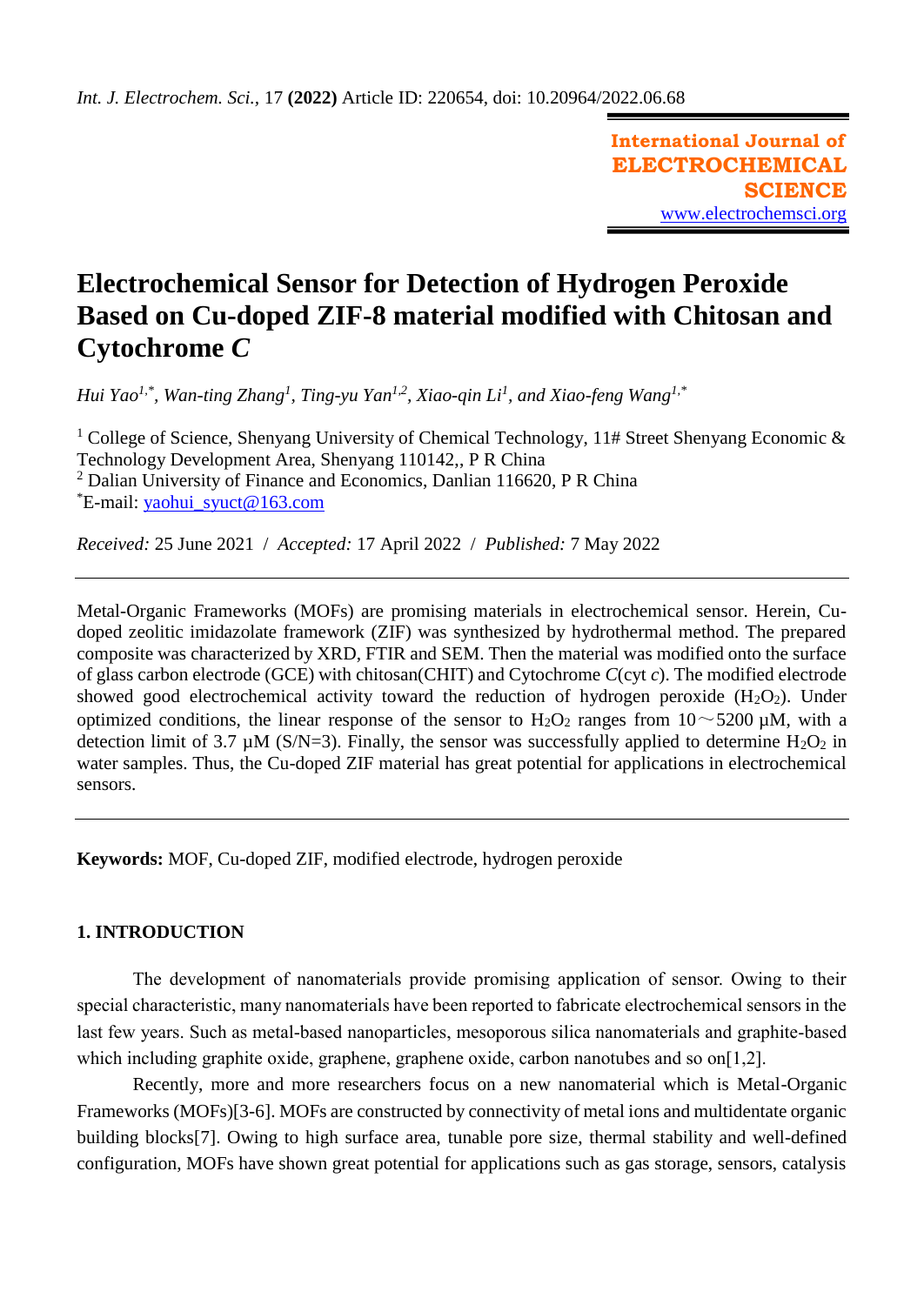and electrochemistry[8-13]. Recently, several researchers have begun to explore the potential of MOFs as electrochemical sensors[14]. For example, Wu et al have been developed a sensor based on ZIF-67(Co) MOF as enzymatic mimics to detect concentration of  $H_2O_2[15]$ . Wang et al synthesized green octahedral crystals MIL-101(Cr) to detect  $Pb^{2+}$  at the trace level by differential pulse anodic stripping voltammetry (DPASV)[16]. However, MOFs materials are still limited in electrochemical applications due to their substantially weaker material properties such as electronic conductivity and electrocatalytic ability[17]. As a result, composites based on MOFs have been considered.

Zeolitic imidazolate frameworks (ZIFs) are a new subclass of crystalline porous metal-organic frameworks (MOFs). ZIF-8 is one of the most studied materials[18], which consists of a Zn source and 2-methylimidazole, and it has sodalite topology structure with an average cage diameter of about 11.6 Å that are accessible through small apertures with a diameter of 3.4 Å[19]. Some reports have indicated that the redox processes can occur in the metal ions and the organic linkers, which is a potential candidate for electrocatalysis and sensing[20]. Doping metal ions based on MOFs displays excellent performance of catalytic in different fields, some reports about that have been published. For example, Yang et al doped copper into ZIF-67 to enhance gas uptake capacity and visible-light-driven photocatalytic degradation of organic dye[21]. Schejn et al doped  $Cu^{2+}$  on the ZIF-8 framework to catalyze for cycloadditions and condensation reaction [22]. Zhu et al doped metal ions  $(Cu^{2+}$ ,  $Cd^{2+}$ , or  $Fe^{2+}$ ) into a gyroidal MOF STU-1, and the doped metal STU-1s improved the performances in adsorption and water stability[23].

In this paper, Cu-doped ZIF-8 nanomaterials was prepared to construct  $H_2O_2$  electrochemical sensor. The detection of  $H_2O_2$  is of great importance in the field of food, biology, industry and medicine. Various methods for the detection of  $H_2O_2$  have been studied, including chemiluminescence [24], fluorescence [25] and electrochemistry [26,27]. Among these methods, electrochemistry technique is especially promising way to detect  $H_2O_2$ , due to its simplicity, high sensitivity, low-cost and selectivity[28]. Herein, Cu-doped ZIF-8 materials was hoped to exhibited a good electrocatalysis toward  $H<sub>2</sub>O<sub>2</sub>$ .

## **2. EXPERIMENTAL**

## *2.1. Chemicals and Reagents*

Cytochrome c (cyt c, 95%) and chitosan (CHIT, 200-400mPa.s) were purchased from Aladdin Chemical Co., Ltd (Shanghai, China). NaH<sub>2</sub>PO<sub>4</sub>•2H<sub>2</sub>O ( $\geq$ 99.0%), Na<sub>2</sub>HPO<sub>4</sub>•12H<sub>2</sub>O ( $\geq$ 99.0%),  $Cu(NO<sub>3</sub>)<sub>2</sub>•3H<sub>2</sub>O$  ( $\geq$ 99.0%), 2-methylimidazole (99.0%) and glutaraldehyde ( $\geq$ 25%) were purchased from Sinopharm Chemical Reagent Co., Ltd. (Shanghai, China). Ethanol (≥99.7%) and methanol  $(\geq)9.5\%)$  were purchase from Fu Yu Fine Chemical Co., Ltd. (Tianjin, China). 30% H<sub>2</sub>O<sub>2</sub> was purchased from Licheng reagent factory (Shenyang, China). Zn(NO<sub>3</sub>)·6H<sub>2</sub>O ( $\geq$ 99.0%) and NH<sub>3</sub>•H<sub>2</sub>O ( $\geq$ 25%) were purchased from Xinhua reagent factory (Shenyang, China).

The 0.1 M phosphate buffers (PBS) of various pH were prepared by mixing  $Na<sub>2</sub>HPO<sub>4</sub>•12H<sub>2</sub>O$ and NaH2PO4•2H2O and adjusted by 0.1 mM NaOH and 0.1 mM HCl solutions. All reagents were of analytical grade and used without further treatment. All solutions were prepared with double-distilled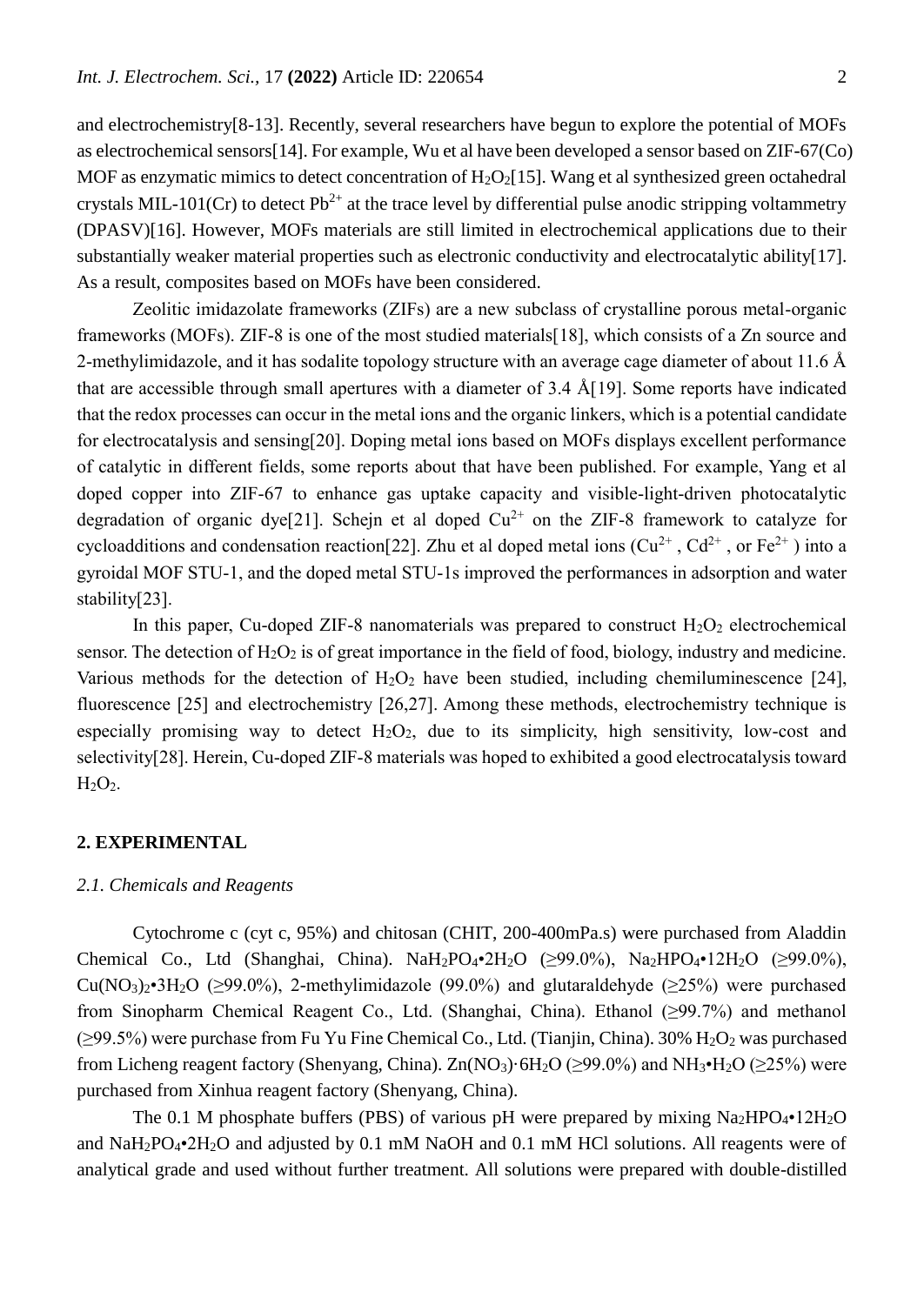water. Prior to a series of electrochemical experiments, PBS were purged with highly purified nitrogen for about 20 minutes.

# *2.2. Apparatus*

All electrochemical experiments were carried out in a three-electrode controlled by CHI 660C electrochemical workstation (Shanghai CH Instrument, China). The ZIF-8/cyt c-CHIT/GCE and Cu/ZIF-8/cyt c-CHIT/GCE were used as the working electrode. Reference and auxiliary electrodes were a saturated calomel (SCE) and platinum wire, respectively. Scanning electron micrographs (SEM) image was obtained by scanning electron microscope (Shimadzu JMS-6360LV, Japan). The material was analyzed by X-ray diffraction (XRD) using a D8 Super Speed instrument (Bruker, Germany). FTIR spectra was recorded with a Nicollet 6700 (Thermol Fisher Scientific, America).

## *2.3. Synthesis of ZIF-8 and Cu-doped ZIF-8*

ZIF-8 was prepared based on the literature with some modification [29]. In brief, 2.35g  $Zn(NO<sub>3</sub>)·6H<sub>2</sub>O$  was added to 100mL NH<sub>3</sub>·H<sub>2</sub>O and 1.29g 2-methylimidazole was dissolved in 20mL methanol solution. Then, the two solutions were mixed by keeping stirring for 48 hours at room temperature. Next, the mixture was centrifuged three times with methanol. After dried at 80°C overnight, white powder of ZIF-8 was obtained.

1.80g Cu(NO3)·3H2O was dissolved in 30mL ethanol, and then 0.57g ZIF-8 was added under magnetic stirring at room temperature for 2 hours. Then the solution was transferred to Teflon-lined stainless steel autoclave at 200°C for 5 hours. Finally, the product was collected by centrifugation and washed with ethanol and water three times respectively. The material was treated at 600 ℃ for 5 hours in muffle furnace. Black powder of Cu-doped ZIF-8 was obtained.

## *2.4. Preparation of modified electrodes*

GC electrodes were polished with  $0.05 \mu m A<sub>2</sub>O<sub>3</sub>$  powders on a polishing cloth to obtain a mirrorlike surface, and sonicated with nitrate, acetone and double-distilled water for about 3 minutes respectively, and dried with highly purified nitrogen.

2mg Cu-doped ZIF-8 was dispersed into 300μL CHIT solution (0.2 wt% prepared in 0.1 M acetic acid) and sonicated about 50 minutes to get a Cu/ZIF-8-CHIT homogenous solution. Then the Cu/ZIF-8-CHIT solution was mixed with 2mg cyt c for 3 minutes sonication to get a Cu/ZIF-8/cyt c-CHIT homogenous solution. 6.0µL of Cu/ZIF-8/cyt c-CHIT homogenous solution was absorbed by a microinjector and dropped onto the surface of the fresh polished GCE. After dried at room temperature, the modified electrode was incubated for 1 minute in 2% glutaraldehyde solution. Cu/ZIF-8/cyt c-CHIT/GCE was obtained and dried in the air overnight. For comparison, ZIF-8/cyt c-CHIT/GCE was made. The modified electrodes were stored at 4◦C in a refrigerator.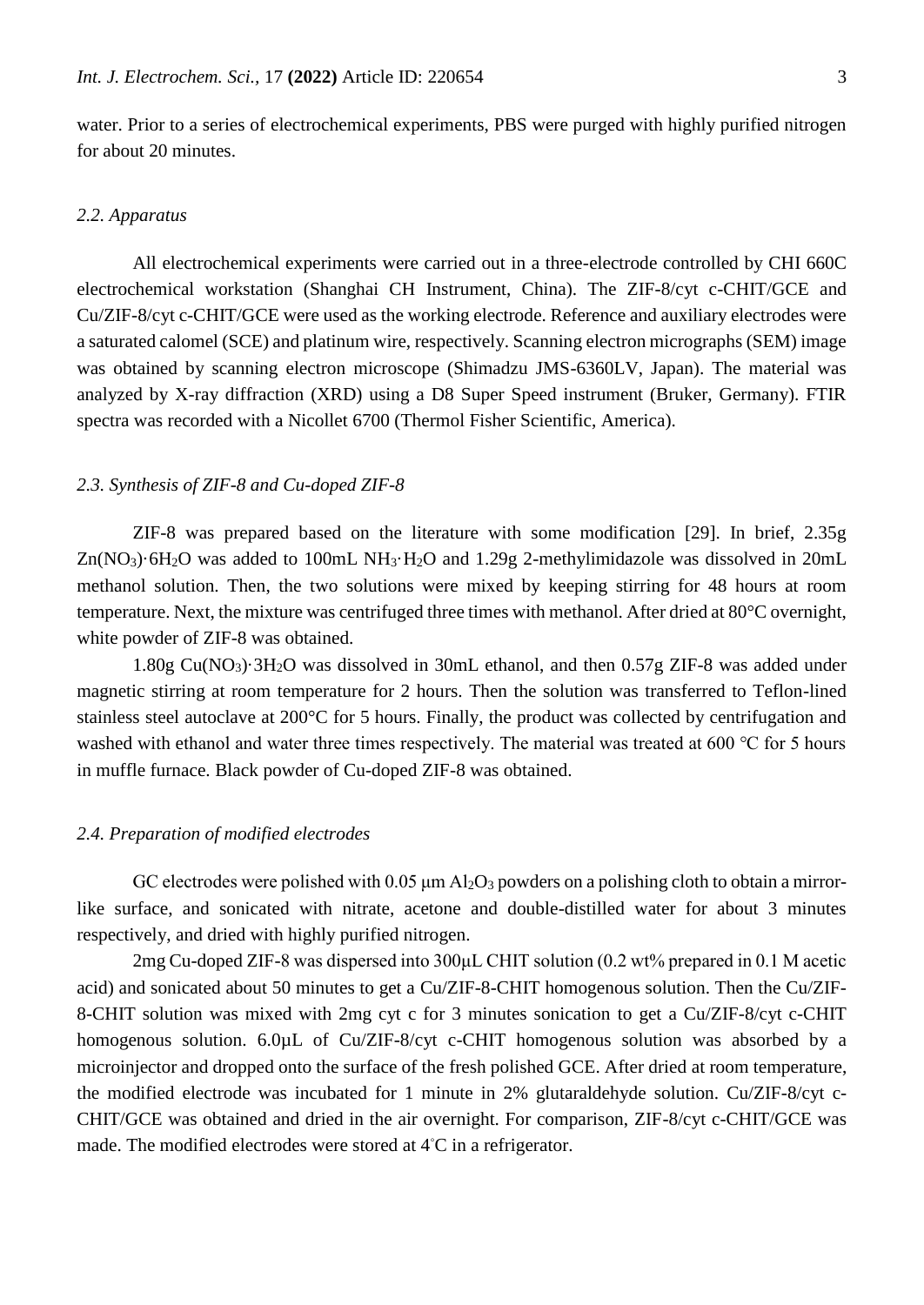# **3. RESULTS AND DISCUSSION**

*3.1. Characterization of materials*



**Figure 1.** SEM images of (a) ZIF-8 and (b) Cu/ZIF-8 and XRD patterns of (c) ZIF-8 and (d) Cu/ZIF-8.

The morphologies of ZIF-8 and Cu-doped ZIF-8 were characterized by SEM. As shown in Fig. 1 (a) and (b), the particle size of ZIF-8 and Cu-doped ZIF-8 is almost the same and the Cu-doped ZIF-8 displays the same morphology as pure ZIF-8. All materials in SEM images show rather small and monodispersed nanoparticles with a well-defined cubic structure, which is the typical ZIF-8 morphology[22]. The results suggest that the addition of  $Cu^{2+}$  ion to the reaction mixture did not affect the framework structure in the ZIF-8 materials.

XRD patterns of ZIF-8 and Cu-doped ZIF-8 were shown in Fig. 1(c) and (d). The characteristic peaks of 011, 002, 112, 022, 013 and 222 are the typical structure of pure ZIF-8(c) crystallinity which in good agreement with previous report[30]. However, the XRD pattern of Cu-doped ZIF-8 is totally different from the XRD pattern of ZIF-8. Fig. 1(d) is the XRD pattern of Cu-doped ZIF-8, and the characteristic peaks of 110,111,11-1 are the typical structure peaks of CuO[31]. The XRD pattern of Cudoped ZIF-8 can attribute to the mixture of  $Cu(NO<sub>3</sub>) \cdot 3H<sub>2</sub>O$  and ZIF-8 and the surface of ZIF-8 is wrapped by CuO. The results indicate that the surface of ZIF-8 is successfully modified with higher crystallinity level of CuO. Meanwhile, the color of the Cu-doped ZIF-8 changed form white to black with the addition of  $Cu^{2+}$  ion into ZIF-8 can also prove that the successful doping of Cu[32].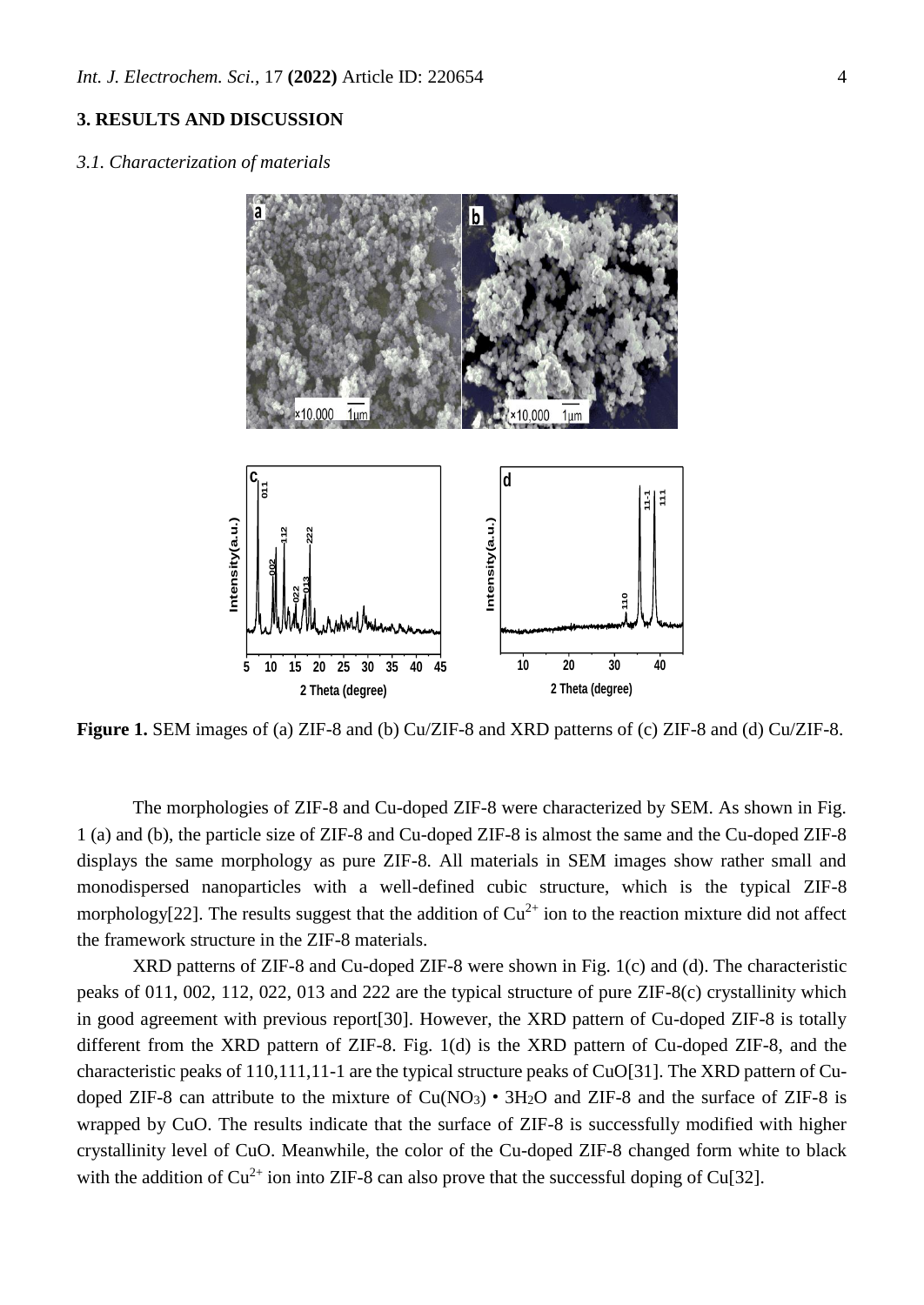

**Figure 2.** FTIR spectra of ZIF-8 (a) and Cu/ZIF-8(b)

Fig. 2. exhibits the FTIR spectrum of ZIF-8(a) and Cu/ZIF-8(b) samples. As shown, for ZIF-8 (a), the characteristic band of the -OH stretching vibration appeared at about  $3442 \text{ cm}^{-1}$ , and the peak at about 1637 cm<sup>-1</sup> corresponded to the stretching vibration of C=O. The absorption bands at 1142 cm<sup>-1</sup> and 1309 cm<sup>-1</sup> are assigned to C-H vibrations. The bands in the spectral region of  $500 \sim 1350$  cm<sup>-1</sup> and  $1350 \sim 1500$  cm<sup>-1</sup> are the bending and stretching of the imidazole ring respectively. These results confirm the ligand of ZIF-8[33]. For Cu-doped ZIF-8, as shown in Fig. 2(b), the peaks of  $3440 \text{ cm}^{-1}$  and  $1632$ cm<sup>-1</sup> are slightly changed than the peaks of ZIF-8, and the other peaks are different with that of ZIF-8. These results illustrate the presence of the Cu in the composite material.

# *3.2. Electrochemical sensing performance of Cu/ZIF-8/cyt c-CHIT/GCE*

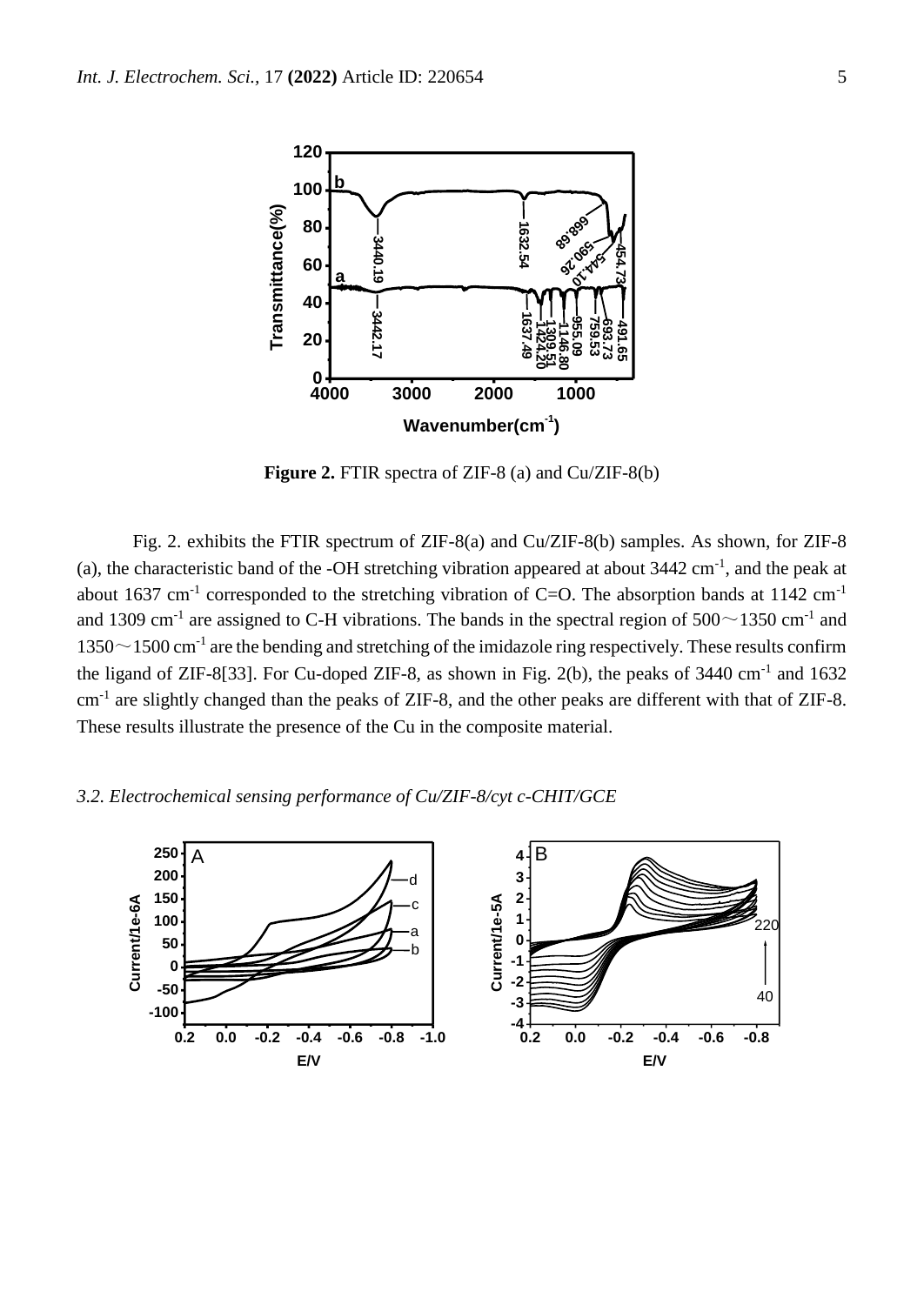

**Figure 3.** (A) CVs of bare GCE (a), ZIF-8/CHIT/GCE (b), ZIF-8/cyt c-CHIT/GCE (c) and Cu/ZIF-8/cyt c-CHIT/GCE (d), Note:  $c(PBS) = 0.1M$ ,  $pH = 7.0$ , Scan rate = 100 mV/s; (B) CVs of Cu/ZIF-8/cyt c-CHIT/GCE with different scan rates (from inner to outer): 20,40,60,80,100,120,140,160,180,200,220 mV/s; (C) Plots of peak currents versus scan rate.

Cyclic voltammograms of different modified electrodes in 0.1 M (pH 7.0) PBS solution were presented in Fig. 3(A). As shown, there are no redox peaks can be observed at the bare GCE(a) and ZIF-8/CHIT/GCE (b), the redox peak appear at ZIF-8/cyt *c*-CHIT/GCE(c) and Cu/ZIF-8/cyt *c*-CHIT/GCE(d), which should be the effect of cyt *c* transfer electrons to the surface of the electrode. However, the peak currents at Cu/ZIF-8/cyt *c*-CHIT/GCE (d) is higher than ZIF-8/cyt *c*-CHIT/GCE(c). The results prove that Cu/ZIF-8 material can further accelerate the electron transfer reaction of cyt c, and Cu doped in ZIF-8 provide a desirable microenvironment for cyt *c* to transfer electrons to the surface of the electrode. Therefore, Cu/ZIF-8/cyt *c*-CHIT/GCE is selected in the following investigation.

In addition, the electrochemical behavior of Cu/ZIF-8/cyt *c*-CHIT/GCE was further studied by CVs in 0.1 M PBS at pH 7.0 at various potential scan rates, as presented in Fig. 3(B). Both anodic peak currents and cathodic peak currents increase linearly with the potential scan rate in a range from 20 to 200 mV/s. It indicates that the electrode is good of electrochemical reversibility. In Fig. 3(C) the linear regression equation is  $Ip_a(\mu A) = 0.27256 - 0.01481 \nu(mV/s)$ , the correlation coefficient  $R^2=0.99604$ (anodic peak),  $I_1^2P_c(\mu A)=1.32682+0.01272\nu(mV/s)$  and the correlation coefficient  $R<sup>2</sup>=0.99373$  (cathodic peak). These results suggest that electrode reaction is the surface controlled process[34].

## *3.3. Optimization of experimental conditions*

The effect of CHIT concentration on electrodes were investigated. The result displayed that the current response increasing shapely from  $0.1\% \sim 0.2\%$  (wt% of CHIT) and reaching the maximum level at 0.2% (wt%), then decreasing from  $0.2\% \sim 0.3\%$  (wt%). Therefore 0.2% (wt%) CHIT was chosen in this study.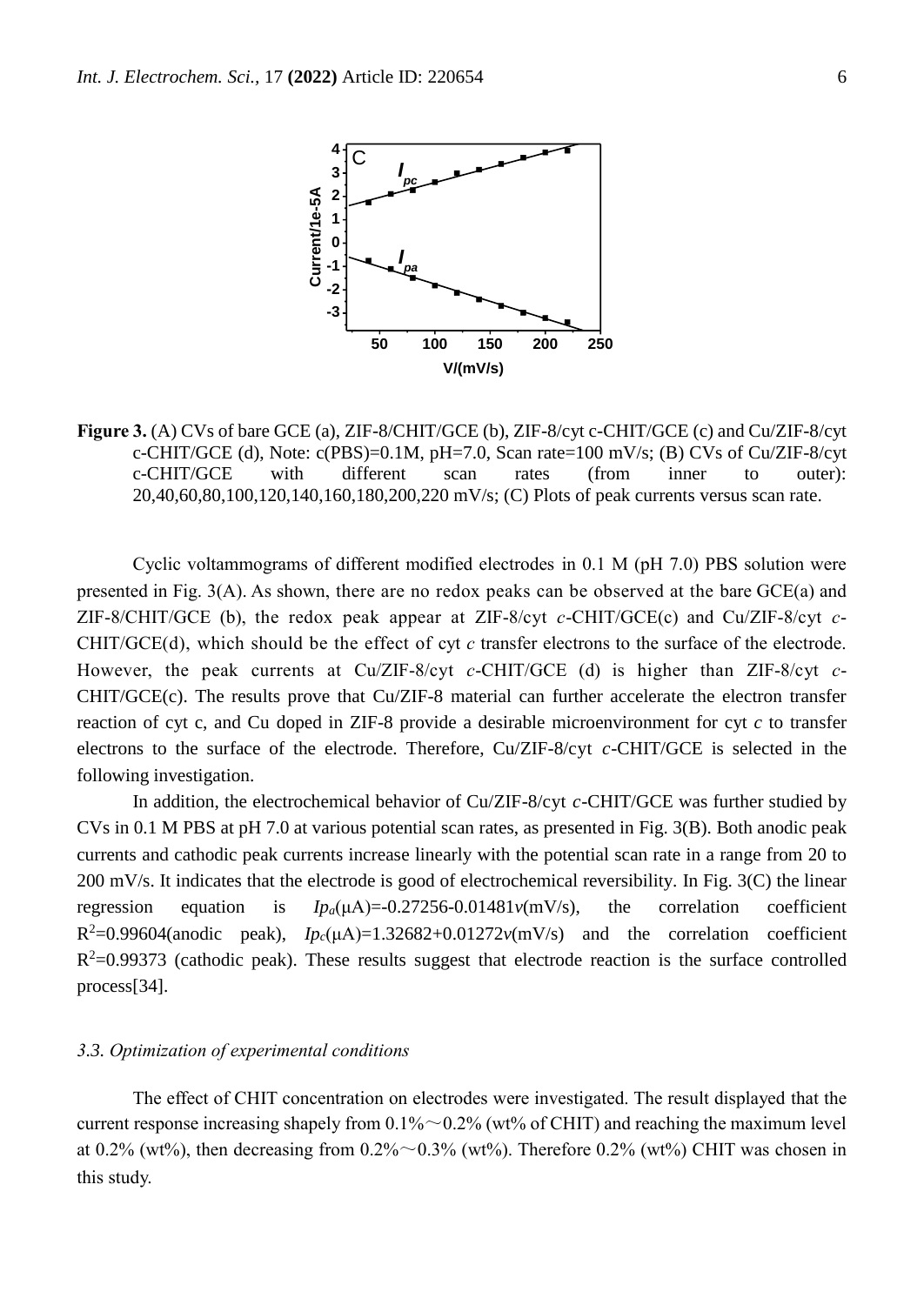In order to determine the optimal working potential for  $H_2O_2$  detecting, a plot of chronoamperometric current versus working potential which in the presence of 0.1 mM  $H_2O_2$  was made. The steady state current increased in the range from -0.2 V to -0.3 V and decreased from -0.3 V to -0.4 V, and -0.3 V was selected as the optimized potential.

The effect of pH value on the reduction of  $H_2O_2$  at the Cu/ZIF-8/cyt c-CHIT/GCE was studied. In range from 5 to 9, the current response reach a maximum level at pH 7.0. Thus, PBS at pH 7.0 was chosen to be used for all electrochemical measurements.



**Figure 4.** (A) CVs responses of Cu/ZIF-8/cyt c-CHIT/GCE in 0.1 M PBS solution in the absence of  $H_2O_2$  (a) and presence of 0.1 mM  $H_2O_2$  (b). (B) The amperometric response from low  $H_2O_2$ concentration of Cu/ZIF-8/cyt c-CHIT/GCE. (C) Calibration curve for  $H_2O_2$  determination. Note: c (PBS)=0.1 M, pH=7.0, Potential=-0.3 V.

## *3.4. Electrochemical Detection of H2O<sup>2</sup>*

Electrocatalytic behavior of Cu/ZIF-8/cyt c-CHIT/GCE toward  $H_2O_2$  was studied in 0.1 M PBS (pH 7.0) by cyclic voltammetry. As shown in Fig. 4(A), in blank PBS(a), the biosensor only gives the electrochemical behavior of cyt c and a pair of quasi-reversible anodic and cathodic peaks appear in range 0.2 V  $\sim$  -0.8 V. After added 0.1 mM H<sub>2</sub>O<sub>2</sub>(b), the oxidation peak increasing and the reduction peak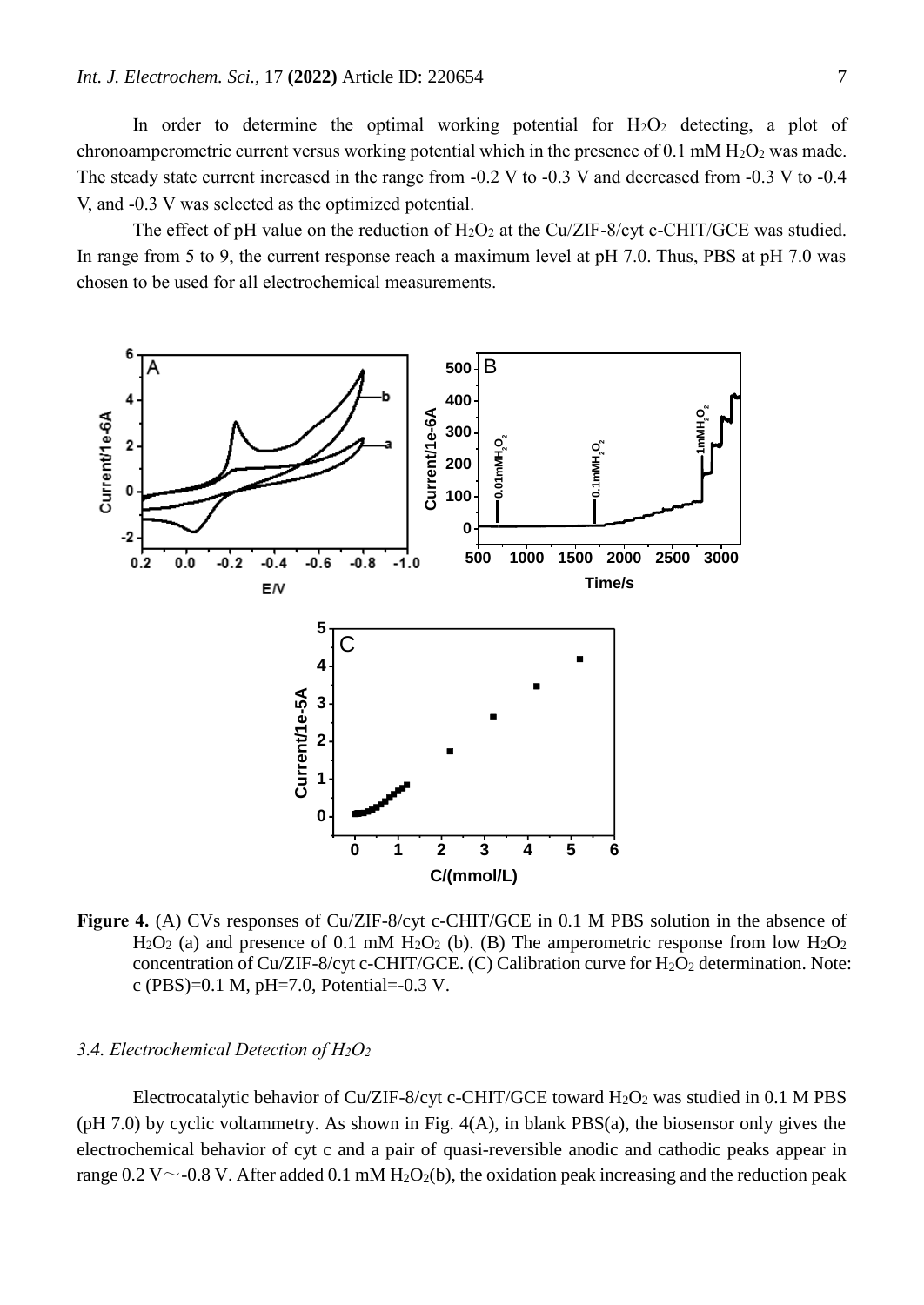decreasing, which prove that cyt c performs excellent catalysis towards  $H_2O_2$ .

Fig. 4(B) displays the dynamic response of the modified electrode under the optimal experimental conditions. With successive injection of  $H_2O_2$  to the PBS, the reduction current increases stepwise at the Cu/ZIF-8/cyt c-CHIT/GCE. The trace clearly demonstrate the fast response and high sensitivity of the detection to  $H_2O_2$ . In Fig. 4(C) the catalytic reduction peak current have a good linear relationship with the concentration of  $H_2O_2$  in the range from  $10~\sim 5200$  µM. The linear regression equation is got as  $i(\mu A) = -0.04031 + 0.81296C(M)$  and the correlation coefficient R<sup>2</sup>=0.99697. The detection limit is 3.7 µM when the signal to noise ratio is 3.

A comparison of various analytical properties of recent amperometric  $H_2O_2$  sensors with the present one is summarized in Table 1.

| Electrode               | Linear range<br>$(\mu M)$ | LOD <sub>s</sub><br>$(\mu M)$ | Ref.      |
|-------------------------|---------------------------|-------------------------------|-----------|
| La (BTC)                | $5 \sim 2670$             | 0.73                          | 35        |
| Cu-hemin MOFs/3D-RGO    | $10 \sim 24400$           | 0.14                          | 36        |
| PCN-222 (Fe)            | $3^{\sim}200$             | 1.0                           | 37        |
| MOF(Co/2Fe)             | $10 \sim 100$             | 5.0                           | 38        |
| NC@CuxO                 | $10 \sim 500$             | 0.0067                        | 39        |
| $ZIF-67/CNFs$           | $2.5^{\sim}190$           | 0.18                          | 40        |
| Cu/ZIF-8/cyt c-CHIT/GCE | $10 - 5200$               | 3.7                           | This work |

**Table 1.** Comparison of the performances of various H<sub>2</sub>O<sub>2</sub> biosensors

## *3.5. Interference, Reproducibility and stability of Cu/ZIF-8/cyt c- CHIT/GCE*

The effect of possible interferences was studied by detecting  $H_2O_2$  under 1 mM  $H_2O_2$  in 0.1 M pH 7.0 PBS. It was founded that diluted 10-fold concentration of tyrosine, tryptophan, glucose, uric acid, histidine, glutamate, ascorbic acid did not interfere with the determination of  $H_2O_2$ . From the results, it is concluded that the Cu/ZIF-8/cyt  $c$ -CHIT/GCE has good selectivity for the determination of  $H_2O_2$ .

To test the stability, the sensor was estimated to measure  $0.1 \text{ mM } H_2O_2$ . After 40 cycles of cyclic voltammetry, the sensor retain 82.9% of the initial current value. Furthermore, in order to evaluate its reproducibility, the same electrode was used for five measurements with the obtained relative standard deviation (RSD) was 7.9%.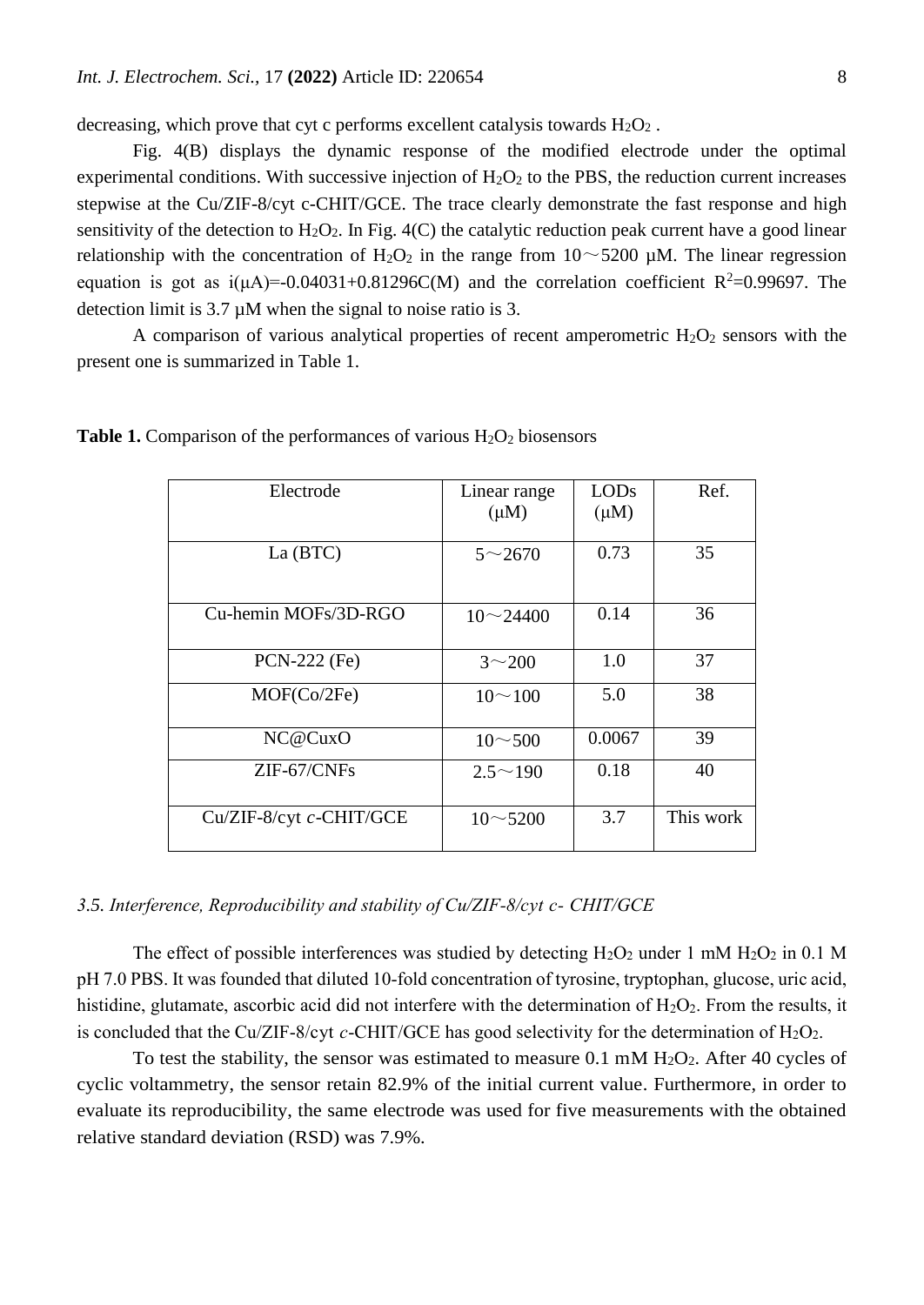*3.6. Application of Cu/ZIF-8/cyt c-CHIT/GCE in Real Samples*

| Sample | Added(mM) | Found $(mM)$ | $Recovery(\% )$ | $RSD(\% , n=3)$ |
|--------|-----------|--------------|-----------------|-----------------|
|        |           |              |                 |                 |
|        |           |              |                 |                 |
|        | 0.250     | 0.245        | 98              | 1.2             |
|        | 0.500     | 0.493        | 99              | 2.7             |
|        |           |              |                 |                 |
|        | 1.000     | 1.036        | 104             |                 |

**Table 2.** The determination of  $H_2O_2$  in tap water samples.

In order to verify the feasibility of Cu/ZIF-8/cyt *c*-CHIT/GCE sensor in practical applications, the sensor was used to detect real water samples. The tap water samples were diluted by combining 5:5 volume ratio of phosphate buffer solution (pH 7.0) and tap water before test. 0.25, 0.5 and 1 mM concentrations of  $H_2O_2$  were added to water samples respectively. The results were showed in table 2. The desirable recoveries suggest that the biosensor presents a promising potential application in real samples.

# **4. CONCLUSIONS**

In this work novel enzyme sensors have been designed based on the ZIF-8 and Cu-doped ZIF-8 composite. Experiments have proved that Cu-doped ZIF-8 was of efficient than ZIF-8. In this paper, the Cu/ZIF-8/cyt c-CHIT/GCE sensor showed excellent electrocatalytic ability for the reduction of  $H_2O_2$ , the detection limit can reach 3.7  $\mu$ M and linear range from  $10 \sim 5200 \mu$ M. The sensor could provide a new platform for expanding the application of metal organic frameworks in the fields of electrochemistry sensor.

#### ACKNOWLEDGEMENT

We gratefully acknowledge the financial support for this project from the Public Welfare Scientific Research Project of Liaoning Province of China (No. 20170008), and the Foundation of Shenyang University of Chemical Technology (No. LJ2020011).

### **References**

- 1. P. Yáñez-Sedeño, A. González-Cortés, S. Campuzano and J. M. Pingarrón. *Nanomaterials*, 10 (2020) 2556.
- 2. J. Xu , Y. Wang , S. Hu. *Microchim Acta*, 184 (2017) 1.
- 3. D. D. Wang, D. Jana, and Y. L. Zhao. *Acc. Chem. Res.,* 53 (2020) 1389.
- 4. Y. Du, X. Jia, L. Zhong, Y. Jiao, Z. Zhang, Z. Wang, Y. Feng, M. Bilal, J. Cui, S. Jia. *Coord. Chem. Rev.,* 454 (2022) 214327.
- 5. S. Liang, X.L. Wu, J. Xiong, M.H. Zong, W.Y. Lou, *Coord. Chem. Rev.,* 406 (2020) 213149.